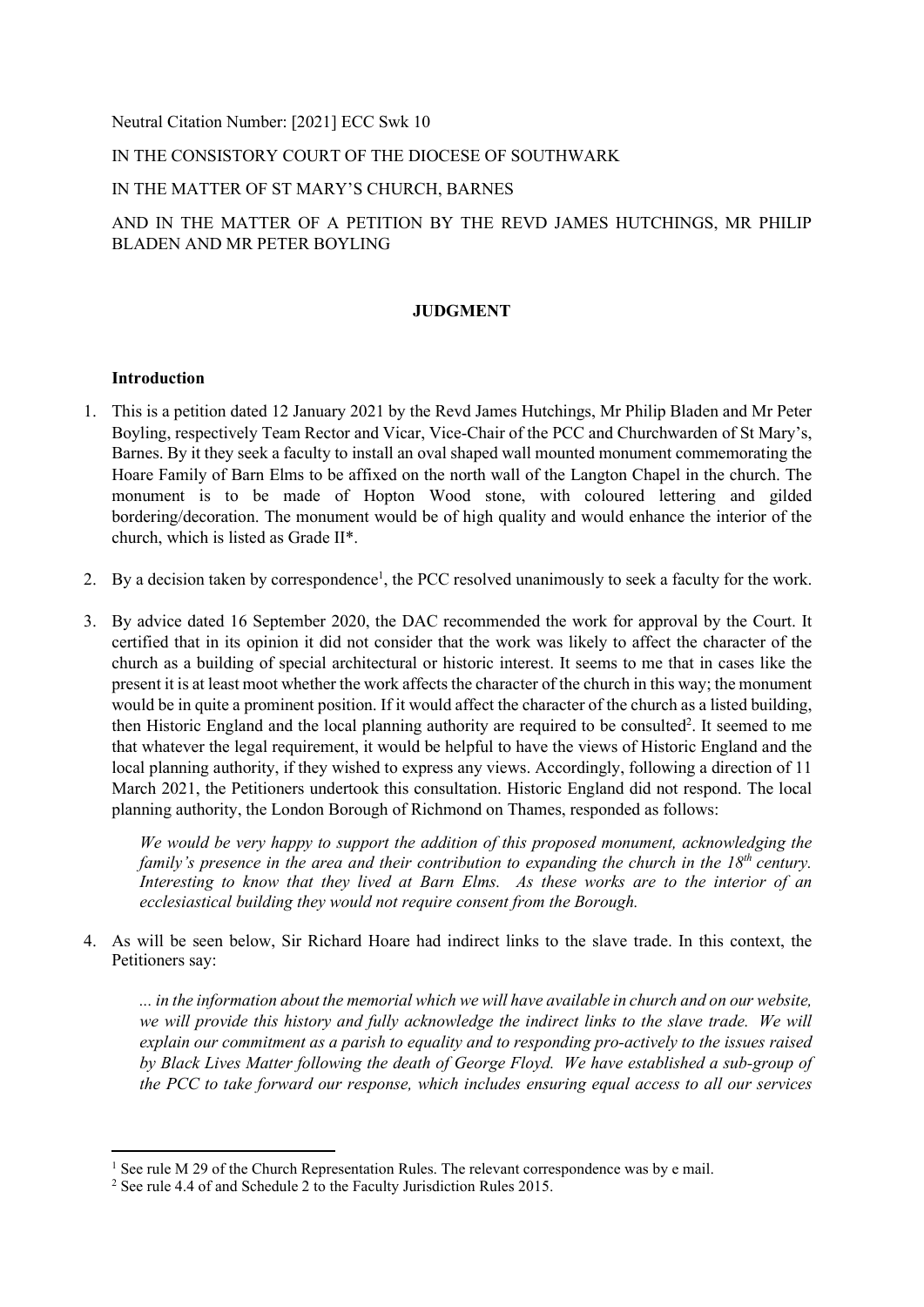*and activities, advice from the diocesan Minority Ethnic Anglican Concerns Committee, and regularly inviting BAME clergy and preachers to preach.* 

#### **The facts**

- 5. Barnes lies on the Thames, inside the curve which the river makes, first north and then south opposite Hammersmith and is bounded by it on three sides. St Mary's is the historic parish church, having its origins in the early twelfth century. Until 1777 it was a small church, consisting of a single aisle. In that year, a chapel was added on the north side. In 1838 that chapel was taken down and a north aisle added, doubling the size of the church. In  $1904 - 7$ , it was extended northwards again, so that it became a church of three aisles. The extension of course reflected a growth in the population of Barnes, which became at this time a suburb of London. The church was very badly damaged by fire in 1978. The church was skilfully rebuilt to designs of Edward Cullinan and re-hallowed in 1984. The main body of the church has been re-orientated to the north, although the south aisle retains its orientation, and is now called the Langton Chapel<sup>3</sup>. The Grade II\* listing of the church reflects its continuing architectural and historic interest.
- 6. The manor house of the manor of Barnes was of considerable interest. Given by Elizabeth I to Sir Francis Walsingham, it was acquired by Sir Richard Hoare in 1750 and remained in the Hoare family until 1827, during which time it was substantially rebuilt and extended. In due course it became the home of the Ranelagh Club, a celebrated polo club. The club closed before the Second World War and the house burned down in 1954; the area where it stood is now open space.
- 7. The chapel dating from 1777 was paid for by the Hoare family and sat above the Hoare vault. Archaeological research carried out after the fire identified the remains of at least 14 burials, many of them infants and children. I think that there was a memorial to those buried in the vault situated in the chapel until the chapel was replaced<sup>4</sup>, when it was moved to the new north aisle. From there it was moved to the south aisle in 1905. A picture of it shows that it took the form of a framed oval surmounted by a putto or putti alongside an urn: a typical eighteenth century monument which, in this case, was not of artistic distinction. The monument was destroyed in the fire save as to two fragments which were remounted elsewhere on the wall. It was not possible to replace the monument with a replica in situ because, rather remarkably, on the wall behind the monument was discovered the remains of a mediaeval wall painting which survived the fire. For whatever reason, immediately after the fire the Hoare family did not pursue a proposal for the replacement of the monument; however they have been seeking to do so since 2013. I think that the matter has progressed slowly since that time as being not intrinsically urgent and to enable different design approaches to be considered.
- 8. The proposed plaque is of a traditional design and would have the following wording:

# IN A FAMILY VAULT NEAR THIS PLACE ARE BURIED 16 MEMBERS OF The HOARE FAMILY of BARN ELMS Sir Richard Hoare Bt Died 1787 - aged 52 And his wife Frances Anne died 1800 - aged 64 Also their daughter Henrietta Anne died 1841 - aged 68 And her husband The Honourable Matthew Fortescue died 1842 - aged 88 Also Maria Died 1845 Aged 81

<sup>&</sup>lt;sup>3</sup> Archbishop Langton is said to have consecrated the church in 1215 on his return from the execution of Magna Carta.

<sup>&</sup>lt;sup>4</sup> The Hoare family also paid for the replacement north aisle.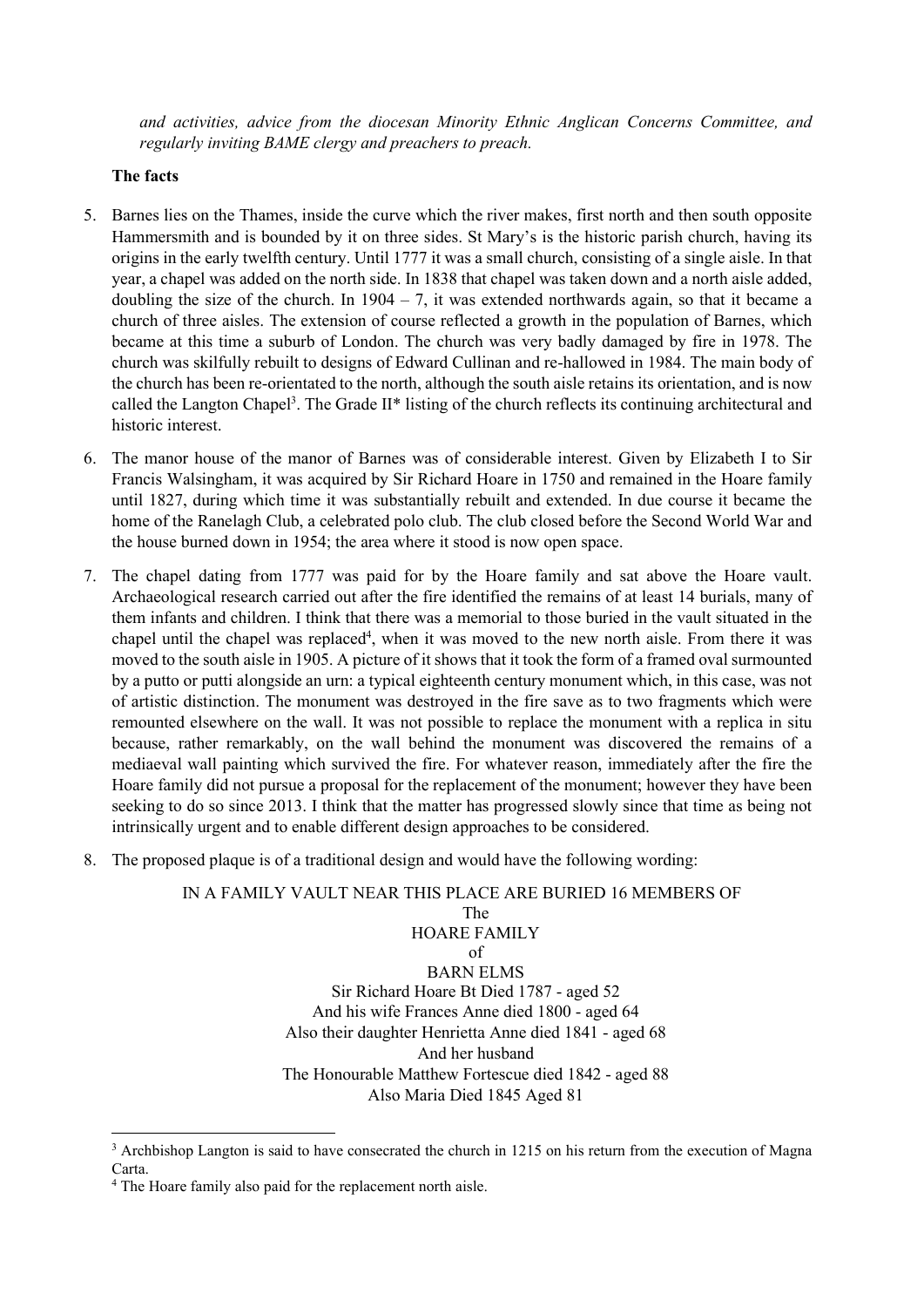Widow of his son Sir Henry Hugh Hoare Bt And nine of their children eight of whom died young Also an unnamed daughter Also his nephew Henry James died 1778 - aged 10 Son of Henry and Mary Hoare "FATHER OF THE WRETCHED AND PATRON OF EVERY UNDERTAKING IN THE PARISH CALCULATED TO RELIEVE DISTRESS AND PROMOTE MORALITY" Gentleman's Magazine 1788

- 9. Sir Richard Hoare was a wealthy man who lived in the eighteenth century. Accordingly the question arises as to possible links which he might have had to the slave trade. The position is as follows<sup>5</sup>.
- 10. Hoare's Bank was established at the end of the seventeenth century by Richard Hoare (I), who was Lord Mayor of London in 1712<sup>6</sup>. In the same year he became one of the original directors of the South Sea Company, continuing in that role until 1712. He retired in 1715 and died in 1718. As originally conceived, the South Sea Company traded in slaves but this trade ceased in 1718. The Company became a vehicle for a project for taking over the National Debt leading to the famous South Sea Bubble – which famously burst in 1720. Hoare's Bank bought South Sea stock on its own behalf and on behalf of customers from 1712 but it seems it sold out in time, earning £19,355 from trade in South Sea stock during the period between February to mid-September 1720. This was profit from speculation, not from the slave trade. The relevant partners of the bank at the time were Henry (I) and Benjamin, the sons of Richard (I). In the next generation, the leading partners were Henry  $(II)$  and Richard  $(II)$ , the sons of Henry (I). It was Henry (II) who created Stourhead, which was given to the National Trust by a descendant in 1949. In 1746 Richard (II) became the youngest ever Lord Mayor (aged 36). Richard (II) had two sons, Richard (III) and Henry (III). Richard (III) was born in 1735 and died in 1787, having been made a baronet 1786. It is he who was commemorated in St Mary's.
- 11. The Hoares were philanthropists and supporters of the Church of England. In 1725 Henry (I) left £2,000 in his will for distributing Bibles and Prayer Books, a charity which continues to this day. The family has links in fact to Wilberforce: one of Richard's descendants and a partner in the Bank lived in Clapham in a house which had been William Wilberforce's and his son (who became a prominent layman in the Church of England) went to school with Samuel Wilberforce. One guesses that he knew and was a supporter of William Wilberforce.
- 12. It will be seen that there is no known direct link between Richard (III) and the slave trade. The indirect link is that he was the great grandson of Richard (I) who did have strong connections with the slave trade and the grandson of Henry (I) who had made money by the purchase and sale of South Sea stock.

#### **Process**

13. The DAC raised with the Petitioners the matter of the link with slavery. Mr Hutchings responded as follows:

<sup>&</sup>lt;sup>5</sup> I am grateful to a statement of the position prepared by the Petitioners which I have supplemented by reading *Hoare's Bank: A Record* (Revised Edition, 1955) by HPR Hoare and *Messrs Hoare, Bankers: A History of the Hoare Banking Dynasty* (2005) by Victoria Hutchings.

<sup>6</sup> Edward Colston was a customer.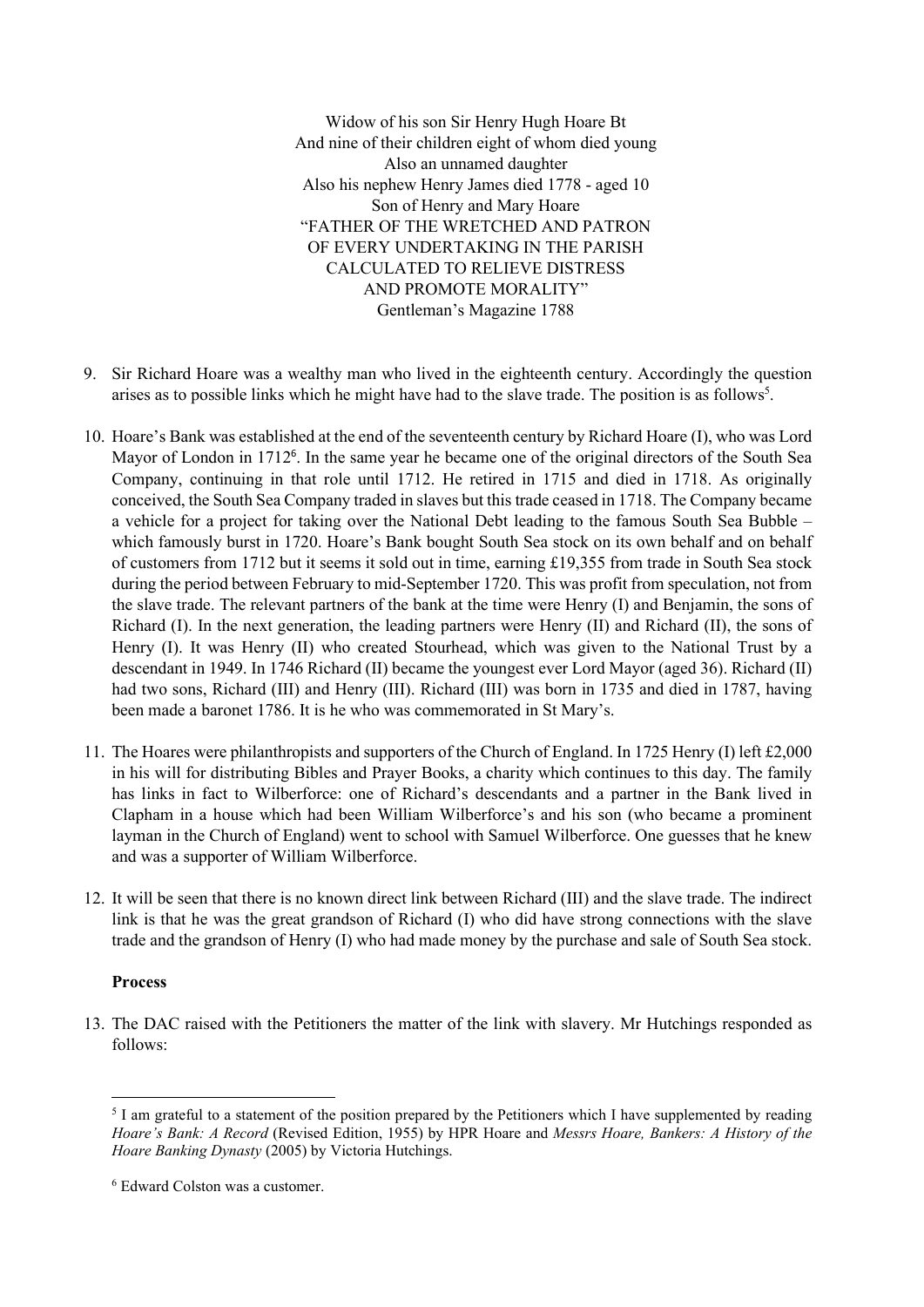*My sense is that this provides an opportunity for public conversation, rather than pretending the connections didn't exist. Those named have their remains in the church, and this memorial in a sense completes the work of restoration after the church was rebuilt in the early 1980s. I think there is a distinction to be had between memorialising those who played a prominent role in slavery, and those as here who did not play an active role but were from families with slaver connections, which all wealthy families of that time had.* 

- 14. On this basis and in the light of the Petitioners' proposals set out above to provide context to the memorial the DAC recommended the works to me.
- 15. I asked for the views of the Diocesan Minority Ethnic Anglican Concerns Committee and also whether that body might identify any other persons or bodies whom they considered might want to express a view on the matter. This request was taken forward by the Venerable Rosemarie Mallett, as she explained:

*As the Archdeacon leading on issues of diversity and inclusion in the diocese, I was asked by the DAC to take forward your recommended consultation with the Diocesan MEACC and to consult other specialists who might have input into the issues raised by the above Faculty request.* 

*I consulted by email with the chairs of the three Area MEACs, asking them to raise any issues or points they might have. I also consulted with a historian specialising in black British history. None of the four people contacted raised any substantive issues, although one MEAC chair did indicate that she felt challenged by being asked to comment on the re-erection of a plaque for someone tainted with slavery history.* 

*Additional to my consultations, the national church has issued its Contested Heritage guidance, which has proved extremely helpful.* 

*I have suggested that your approval of the faculty be granted subject to the condition that St Mary's take suitable steps, guided by the Contested Heritage document and the options matrix contained in the document. The document recommends, as does the Southwark Diocese Anti-Racism Charter, that the church includes in its information about the contested heritage of the plaque in its missional, pastoral, and liturgical activities which will provide a balanced view and widen community and church understanding. This would also include re-writing any church promotional material and adding a section to their website and putting up a board with the relevant information about the contested history of the plaque.* 

- 16. I am grateful for the Archdeacon for undertaking this consultation.
- 17. It will be seen that no-one has objected to the proposals. However, despite this, my sense is that it is likely that there may be those who, if they were aware of the proposals, might object; or at least, might feel that they were not appropriate. There is certainly very great public interest in contested heritage issues at the moment; further, they are matters of great sensitivity. In these circumstances I have carefully considered whether it was appropriate that I should hold a hearing. On balance I have decided not to do so. Although if (as I would hope would be possible) *pro bono* assistance might be available, the costs might not be great, I do not feel that ultimately I am likely to be greatly assisted. I think that in this judgment I shall be able to articulate clearly and fully the arguments against permitting the monument and those who read the judgment will appreciate the reasons that have led me to my conclusions in respect of those arguments. They may not agree with my judgment, of course, but I hope that they will not feel that I have dealt inadequately with the issues.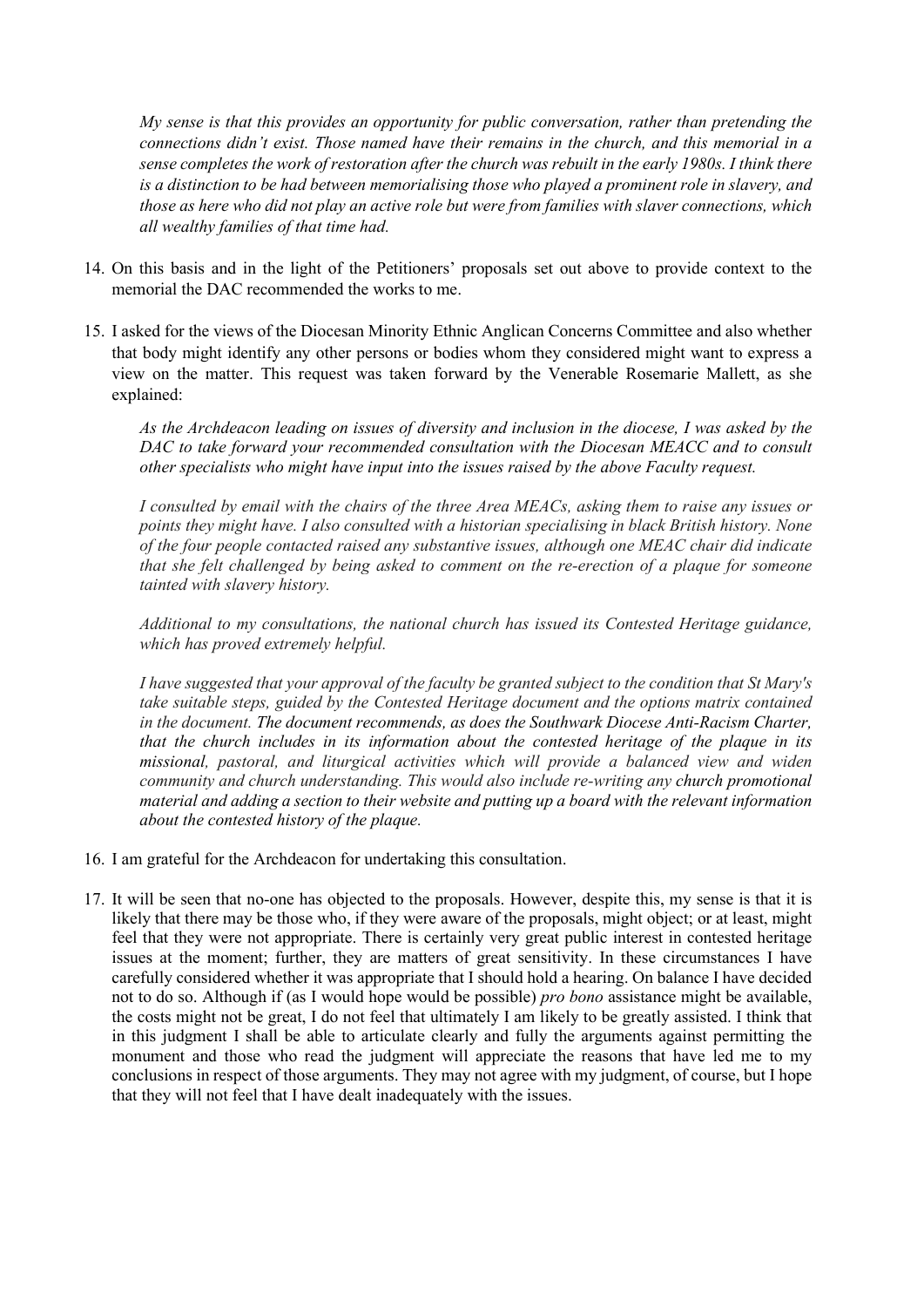## **Consideration**

- 18. I think that a consideration of this issue should begin from the proposition that slavery is, and has always been, abhorrent. However it was embedded in the British economy in the eighteenth century. Given this, it is not surprising to find connections between prominent figures in English society and slavery. Thus, for example, although investigation of John Julius Angerstein has failed to identify any direct links with slavery, his second wife inherited a life interest in property in St Kitts and, as someone who made a fortune in marine insurance, he presumably insured slave ships<sup>7</sup>. The Government acquired from his estate his collection of paintings, which then formed the nucleus of the National Gallery. This background is something of which the Trustees of the Gallery may consider that visitors are appropriately to be reminded<sup>8</sup>.
- 19. Just as secular bodies have been investigating links with slavery, the Church of England is doing so. The context for this is now provided by guidance issued by the Church Buildings Council and the Cathedrals Fabric Commission for England. It seems to me that if the memorial to Sir Richard Hoare had survived the fire, the Rector, churchwardens and PCC might have considered it appropriate for interpretative material to be provided within the church explaining his links to the slave trade. It would have been important to note that there is no evidence to suggest that Sir Richard approved of the slave trade and it is entirely possible that he was an opponent of it; by the time of his death many people were. It seems to me that, had the memorial survived, no-one would have suggested that it was appropriate that it should be removed.
- 20. This might suggest that a petition to erect a new memorial to Sir Richard within the church should be treated in a similar way – namely, that it was appropriate that it should be installed but that interpretative material should be made available about it.
- 21. I do not think that it is quite that simple. A memorial erected in or about 1785 reflects the views and attitudes of the eighteenth century; a memorial erected in 2021, those of the twenty-first century. It seems to me that it may be argued by some that erecting a memorial in 2021 to an eighteenth century figure who had links to slavery inadequately reflects the abhorrence that we feel about slavery.
- 22. Further, contested heritage is about concern for the potentially negative impact upon the feelings of people who see and consider a particular monument; and the negative impact that has on the ability of the Church to proclaim the gospel.
- 23. The simple way of avoiding all misunderstanding and causing any negative impact is not to permit the erection of the memorial. It was apparent to me at the outset of my consideration of this matter – before, of course, I had reached a concluded view - that it might be appropriate for the faculty to be refused on this basis. Since there were no objections to the grant of a faculty and, in particular, no-one had taken this point, I considered it important that it should be raised with the Petitioners and the Hoare family.
- 24. The response of the Petitioners was as follows:

*... we at St Mary's have no evidence that this memorial is contested heritage locally, in the light of our consultations.* 

*For avoidance of doubt we would add that our desire to have educational activity and signage about anti-racism and the general issues of slavery is not a sign of defensiveness but a positive opportunity to be welcoming and inclusive as a church.* 

<sup>7</sup> See the entry for John Julius Angerstein in the *Dictionary of National Biography.*

<sup>8</sup> See *The Times* 9 November 2021.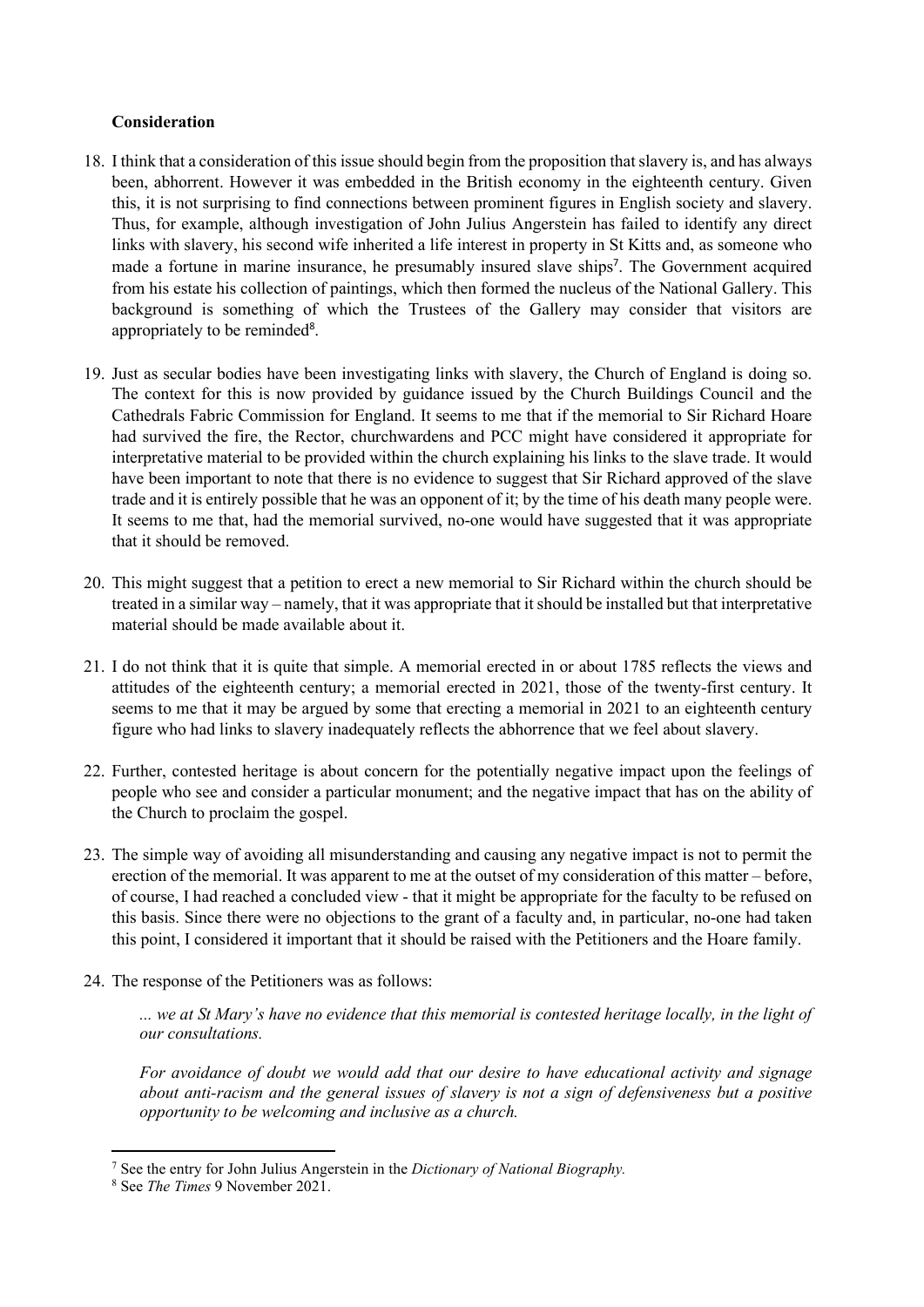- 25. On behalf of the family, in a letter dated 13 October 2021 Alexander S Hoare has reminded me that family members living in Barnes were active in benefactors of St Mary's and the local community and that the wider Hoare family have provided sustained support for the Church of England in the form of ministry, money and their time over more than three centuries.
- 26. Mr Hoare's letter continues:

*One of the roles of churches and graveyards is to provide a place for families to keep alive the memories of their forbears. As a result, it is often only in the parish church that a continuous history of the locality can be found.* 

*The key point is that families can reasonably expect to find traces of their ancestors in the churches in which they are buried and visitors and parishioners can reasonably expect to find within a church information about its history.* 

*If an application to replace a lost monument is refused, the Chancellor would be obliterating both a family memorial and a facet of local history and thus denying the family, parishioners and others who are entitled to know about it the chance to do so.* 

*... if the Church of England's policy is to refuse applications such as this, it would be logical for it also to demand the destruction of all gravestones and monuments throughout Britain of persons possessing at least one ancestor having a connection, however tenuous, with slavery. This in turn would require the Church to set up procedures to evaluate such connections and to establish accurate genealogical tables of all who are buried within its precincts.* 

*Such a project is totally unrealistic and were it realistic, would grant the Church of England powers of inquisition that are in no way justified.* 

- 27. As regards the parish's response, it seems to me unrealistic to take the view that the re-erection of the monument does not raise a contested history issue. There clearly is a link between Sir Richard Hoare and slavery and it is necessary to consider it.
- 28. It seems to me that, in his letter, Mr Hoare well articulates arguments in favour of permitting the memorial. If it were not for the contested history issue, it seems to me that it would clearly be appropriate to permit the erection of the memorial as adding to the historical interest of the church. What Mr Hoare emphasises is the importance of the matter to his family who naturally wish their forbears to be commemorated.
- 29. However it does seem to me that his letter inadequately recognises the difference between erecting a new memorial and removing an existing one. It may be urged that logic might demand the removal of all existing monuments with a connection, however tenuous, with slavery but I consider that a distinction between existing monuments and ones not yet erected is a clear one; and clearly factors obtain in relation to the removal of existing monuments that do not in relation to ones not erected. Apart from anything else, had the monument to Sir Richard Hoare not been destroyed in the fire of 1978, it would have continued to form an historic part of Grade II\* listed building and it would have been necessary to consider any proposal to remove it in that context.
- 30. I turn then to consider the balance between the factors sounding in favour of granting a faculty and those sounding against so doing in the context that I am considering a proposal to erect a new memorial.
- 31. I think that the argument that the erection of the memorial will add historical interest to the church does have weight. I think however greater weight attaches to the fact that it is a memorial to people whose